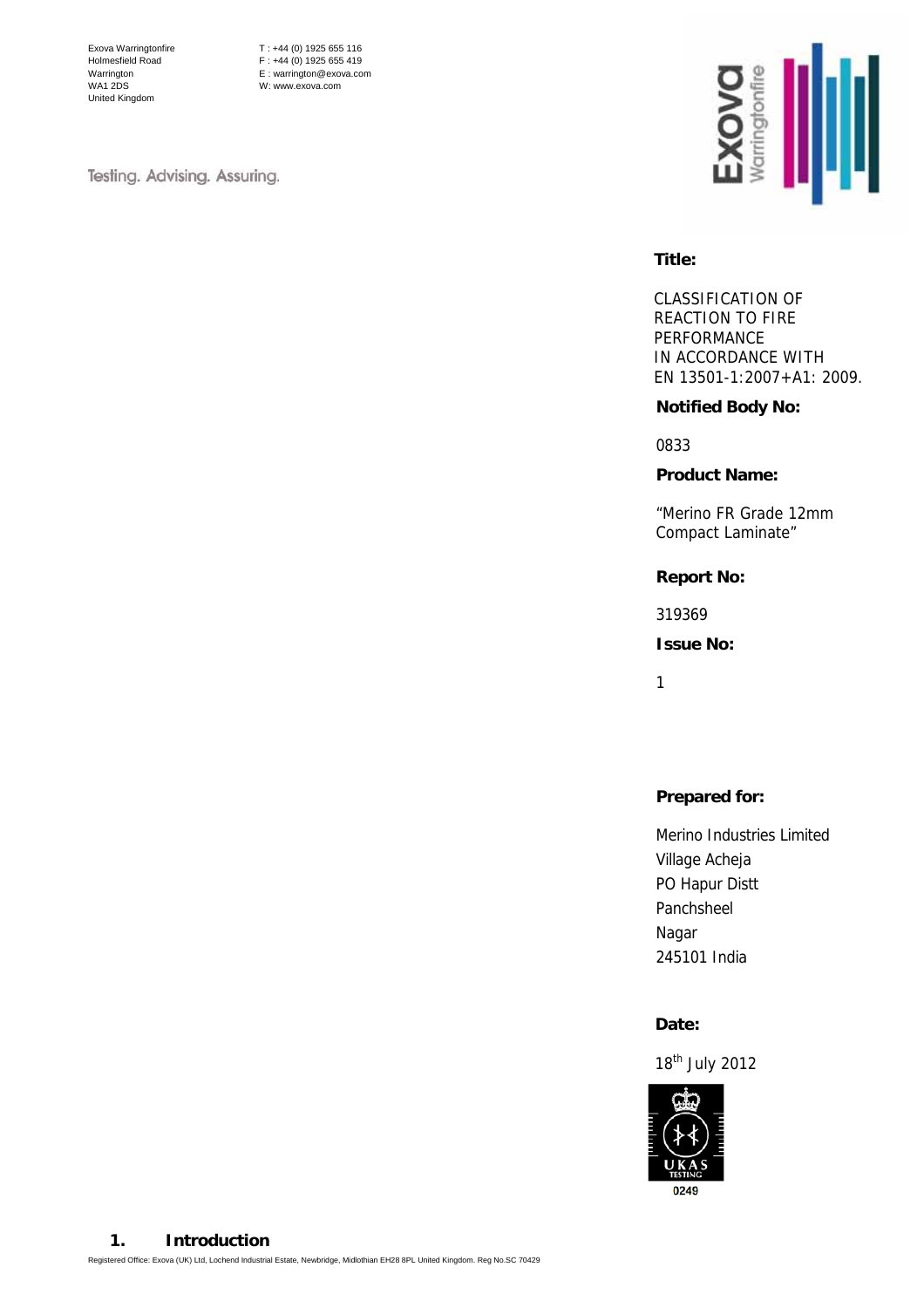This classification report defines the classification assigned to "Merino FR Grade 12mm Compact Laminate", a compact high pressure laminate, in line with the procedures given in EN 13501- 1:2007+A1: 2009.

### **2. Details of classified product**

### **2.1 General**

The product, "Merino FR Grade 12mm Compact Laminate", a compact high pressure laminate, is defined as being suitable for construction applications, excluding flooring and linear pipe thermal insulation.

### **2.2 Product description**

The product, "Merino FR Grade 12mm Compact Laminate", a compact high pressure laminate, is fully described below and in the test reports provided in support of classification listed in Clause 3.1.

| General description               |                        |                                       | Compact high pressure laminate (HPL) in<br>accordance with EN 438 |  |  |  |  |
|-----------------------------------|------------------------|---------------------------------------|-------------------------------------------------------------------|--|--|--|--|
| Product reference of composite    |                        |                                       | "Merino FR Grade 12mm Compact                                     |  |  |  |  |
|                                   |                        |                                       | Laminate"                                                         |  |  |  |  |
|                                   |                        | Name of manufacturer of composite     | Merino Industries Ltd                                             |  |  |  |  |
|                                   | Thickness of composite |                                       | 12mm (stated by sponsor)                                          |  |  |  |  |
|                                   |                        |                                       | 12.14mm<br>(determined<br>Exova<br>by                             |  |  |  |  |
|                                   |                        |                                       | Warringtonfire)                                                   |  |  |  |  |
| Weight per unit area of composite |                        |                                       | $16.96$ kg/m <sup>2</sup> (determined<br>by<br>Exova              |  |  |  |  |
|                                   |                        |                                       | Warringtonfire)                                                   |  |  |  |  |
|                                   | Density of composite   |                                       | $1.45$ g/cm <sup>3</sup> (stated by sponsor)                      |  |  |  |  |
|                                   |                        |                                       | $1.40$ g/cm <sup>3</sup> (determined<br>by<br>Exova               |  |  |  |  |
|                                   |                        |                                       | <b>Warringtonfire)</b>                                            |  |  |  |  |
|                                   |                        | Product reference                     | "Decorative Base Paper"                                           |  |  |  |  |
|                                   | Paper                  | Pattern reference<br>"Merino Pattern" |                                                                   |  |  |  |  |
|                                   |                        | Name of manufacturer                  | Technocell                                                        |  |  |  |  |
|                                   |                        | Generic type                          | Décor paper for surface coating<br>and                            |  |  |  |  |
|                                   |                        |                                       | impregnating                                                      |  |  |  |  |
|                                   |                        | Number of layers                      | One                                                               |  |  |  |  |
|                                   |                        | Thickness of each layer               | $0.1$ mm                                                          |  |  |  |  |
| Decorative face                   |                        | Weight per unit area of each layer    | 80g/m <sup>2</sup>                                                |  |  |  |  |
|                                   |                        | Flame retardant details               | See Note 1 below                                                  |  |  |  |  |
|                                   |                        | Product reference                     | "Melamine Formaldehyde"                                           |  |  |  |  |
|                                   | Resin                  | Name of manufacturer                  | Merino Industries Limited                                         |  |  |  |  |
|                                   |                        | Generic type                          | Amino resin                                                       |  |  |  |  |
|                                   |                        | Amount of resin                       |                                                                   |  |  |  |  |
|                                   |                        |                                       | 50g/m <sup>2</sup>                                                |  |  |  |  |
|                                   |                        | Flame retardant details               | See Note 1 below                                                  |  |  |  |  |

Continued on next page

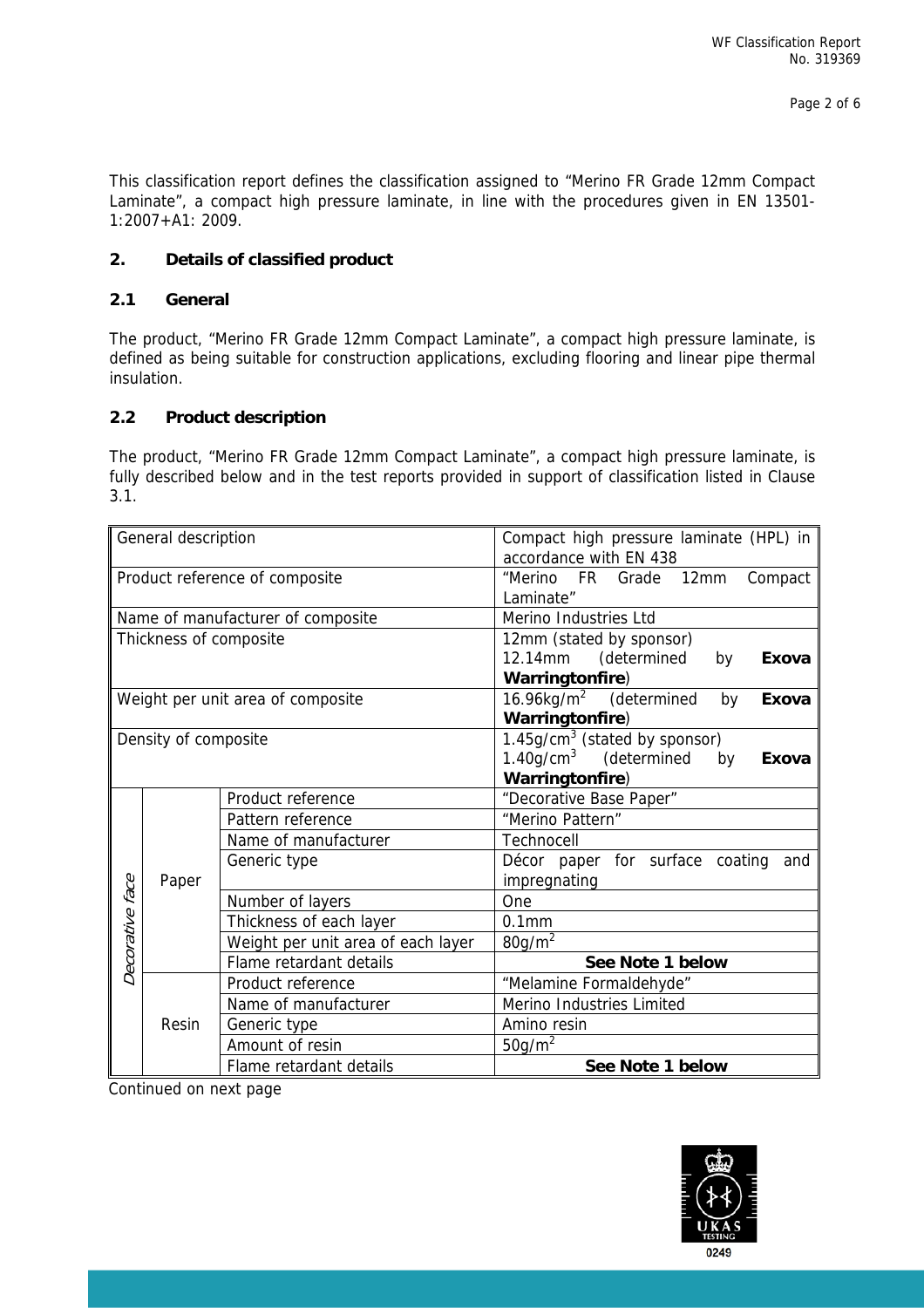|              |                                            | Product reference                                           | "Absorbent Kraft Paper"                                                                                                           |  |  |
|--------------|--------------------------------------------|-------------------------------------------------------------|-----------------------------------------------------------------------------------------------------------------------------------|--|--|
|              |                                            | Name of manufacturer                                        | StoraEnzo                                                                                                                         |  |  |
|              |                                            | Generic type                                                | Wood pulp based Kraft paper                                                                                                       |  |  |
|              | Paper                                      | Number of layers                                            | 70                                                                                                                                |  |  |
|              |                                            | Thickness of each layer                                     | $0.22$ mm                                                                                                                         |  |  |
| Core         |                                            | Weight per unit area of each layer                          | $160$ g/m <sup>2</sup>                                                                                                            |  |  |
|              |                                            | Flame retardant details                                     | See Note 1 below                                                                                                                  |  |  |
|              | Resin                                      | Product reference                                           | "Phenol Formaldehyde Resin"                                                                                                       |  |  |
|              |                                            | Name of manufacturer                                        | Merino Industries Limited                                                                                                         |  |  |
|              |                                            | Generic type of resin                                       | Phenolic thermosetting resin                                                                                                      |  |  |
|              |                                            | Amount of resin                                             | $16$ kg/m <sup>2</sup>                                                                                                            |  |  |
|              |                                            | Flame retardant details                                     | See Note 2 below                                                                                                                  |  |  |
|              |                                            | Product reference                                           | "Decorative Base Paper"                                                                                                           |  |  |
|              |                                            | Pattern reference                                           | "Merino Pattern"                                                                                                                  |  |  |
|              |                                            | Name of manufacturer                                        | Technocell                                                                                                                        |  |  |
|              |                                            | Generic type                                                | Décor paper for surface coating<br>and                                                                                            |  |  |
|              | Paper                                      |                                                             | impregnating                                                                                                                      |  |  |
| Reverse face |                                            | Number of layers                                            | One                                                                                                                               |  |  |
|              |                                            | Thickness of each layer                                     | 0.1 <sub>mm</sub>                                                                                                                 |  |  |
|              |                                            | Weight per unit area of each layer                          | $80g/m^2$                                                                                                                         |  |  |
|              |                                            | Flame retardant details                                     | See Note 1 below                                                                                                                  |  |  |
|              |                                            | Product reference<br>Name of manufacturer                   | "Melamine Formaldehyde"<br>Merino Industries Limited                                                                              |  |  |
|              | Resin                                      |                                                             | Amino resin                                                                                                                       |  |  |
|              |                                            | Generic type<br>Amount of resin                             | 50g/m <sup>2</sup>                                                                                                                |  |  |
|              |                                            | Flame retardant details                                     | See Note 1 below                                                                                                                  |  |  |
|              |                                            |                                                             | The specimen was tested with a maximum                                                                                            |  |  |
|              |                                            |                                                             | depth ventilated cavity between the                                                                                               |  |  |
|              | Mounting and fixing details                |                                                             | reverse face and the 12mm thick calcium                                                                                           |  |  |
|              |                                            |                                                             | silicate board substrate (as specified in EN                                                                                      |  |  |
|              |                                            |                                                             | 13238)                                                                                                                            |  |  |
|              | Brief description of manufacturing process |                                                             | Decorative paper is impregnated with MF                                                                                           |  |  |
|              |                                            |                                                             | resin and Kraft paper is impregnated with<br>phenolic resin mixed with flame retardant<br>chemicals. They are pressed together in |  |  |
|              |                                            |                                                             |                                                                                                                                   |  |  |
|              |                                            |                                                             |                                                                                                                                   |  |  |
|              |                                            |                                                             | the press with a pressure of 90-95 $kg/cm2$ ,                                                                                     |  |  |
|              |                                            |                                                             | at a temperature of 140-150°C for 35                                                                                              |  |  |
|              |                                            |                                                             | minutes heating and 35 minutes cooling                                                                                            |  |  |
|              |                                            |                                                             | to have all resin flow into the paper. It is<br>then fully cured to form a single compact                                         |  |  |
|              |                                            |                                                             | laminate.                                                                                                                         |  |  |
|              |                                            |                                                             |                                                                                                                                   |  |  |
|              |                                            |                                                             | Note 1. The sponsor has confirmed that no flame retardant additives were utilised in                                              |  |  |
|              |                                            | the production of the component.                            |                                                                                                                                   |  |  |
|              |                                            | Note 2. The sponsor was unable to provide this information. |                                                                                                                                   |  |  |
|              |                                            |                                                             |                                                                                                                                   |  |  |
|              |                                            |                                                             |                                                                                                                                   |  |  |
|              |                                            |                                                             |                                                                                                                                   |  |  |
| 3.           |                                            | Test reports & test results in support of classification    |                                                                                                                                   |  |  |
|              |                                            |                                                             |                                                                                                                                   |  |  |
|              |                                            |                                                             |                                                                                                                                   |  |  |
|              |                                            |                                                             |                                                                                                                                   |  |  |
|              |                                            |                                                             |                                                                                                                                   |  |  |
|              |                                            |                                                             |                                                                                                                                   |  |  |
|              |                                            |                                                             | 0249                                                                                                                              |  |  |
|              |                                            |                                                             |                                                                                                                                   |  |  |

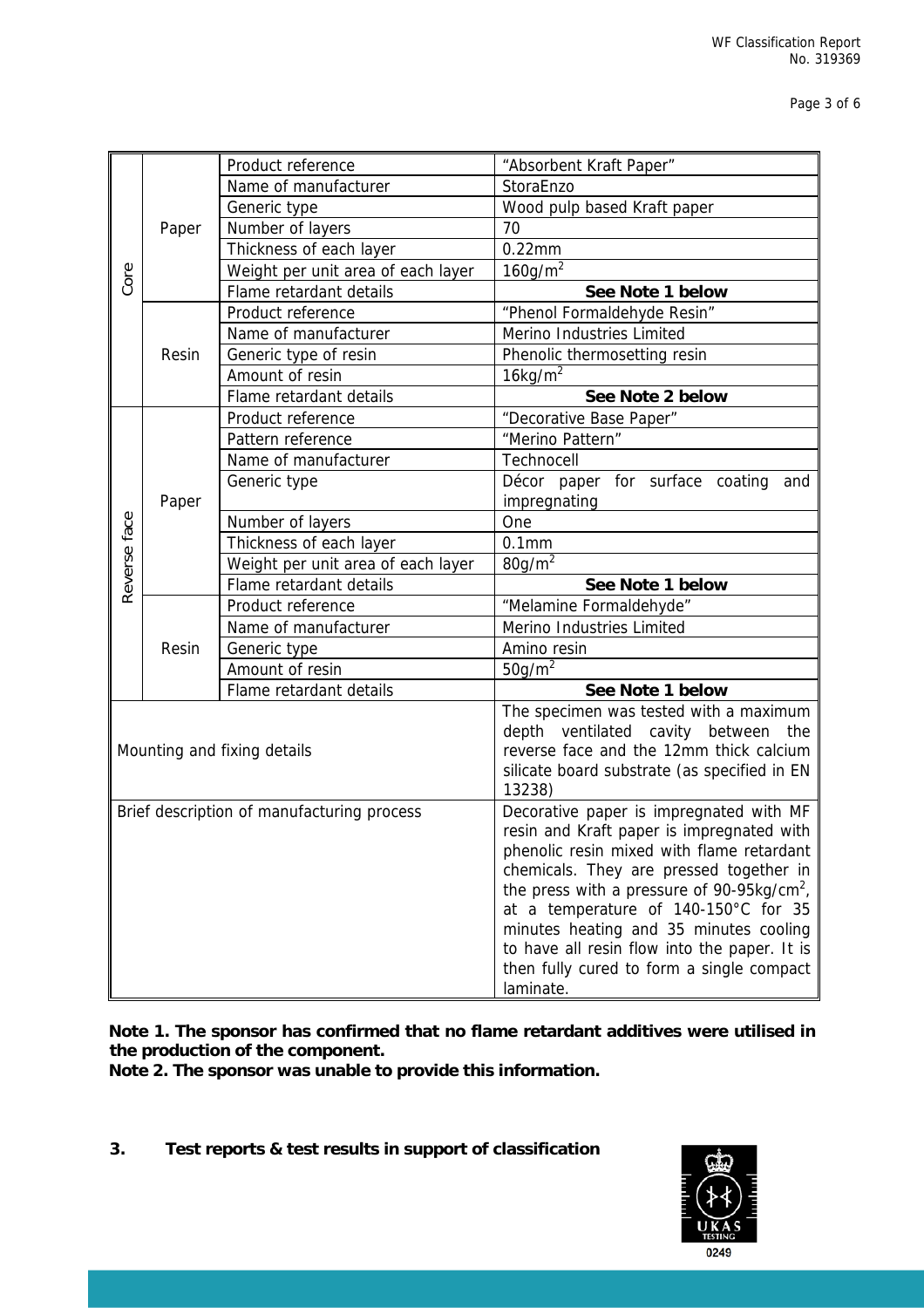# **3.1 Test reports**

| Name of<br>Laboratory   | Name of<br>sponsor                            | Test reports/extended<br>application report Nos. | Test method / extended<br>application rules & date |
|-------------------------|-----------------------------------------------|--------------------------------------------------|----------------------------------------------------|
| Exova<br>warringtonfire | <b>Merino</b><br><b>Industries</b><br>Limited | WF 319221                                        | EN ISO 11925-2                                     |
| Exova<br>warringtonfire | <b>Merino</b><br><b>Industries</b><br>Limited | WF 319222                                        | EN 13823                                           |

# **3.2 Test results**

| <b>Test</b>                              |                                   |           | <b>Results</b>                              |                          |  |
|------------------------------------------|-----------------------------------|-----------|---------------------------------------------|--------------------------|--|
| method &<br>test number                  | Parameter                         | No. tests | <b>Continuous</b><br>parameter -<br>mean(m) | Compliance<br>parameters |  |
| EN ISO                                   | $F_s$                             |           | Nil                                         | Compliant                |  |
| 11925-2<br>(30s exposure<br>- surface)   | Flaming<br>droplets/<br>particles | 6         | None                                        | Compliant                |  |
| EN ISO                                   | $F_s$                             |           | Nil                                         | Compliant                |  |
| 11925-2<br>(30s exposure<br>$-e$ dge $)$ | Flaming<br>droplets/<br>particles | 6         | None                                        | Compliant                |  |
|                                          | FIGRA <sub>0.2MJ</sub>            |           | 55.68                                       | Compliant                |  |
|                                          | FIGRA <sub>0.4MJ</sub>            |           | 52.79                                       | Compliant                |  |
| EN 13823                                 | THR $_{600s}$                     | 3         | 4.92                                        | Compliant                |  |
|                                          | <b>LFS</b>                        |           | <b>None</b>                                 | Compliant                |  |
|                                          | <b>SMOGRA</b>                     |           | 0.00                                        | Compliant                |  |
|                                          | TSP <sub>600s</sub>               |           | 41.57                                       | Compliant                |  |

# **4. Classification and field of application**

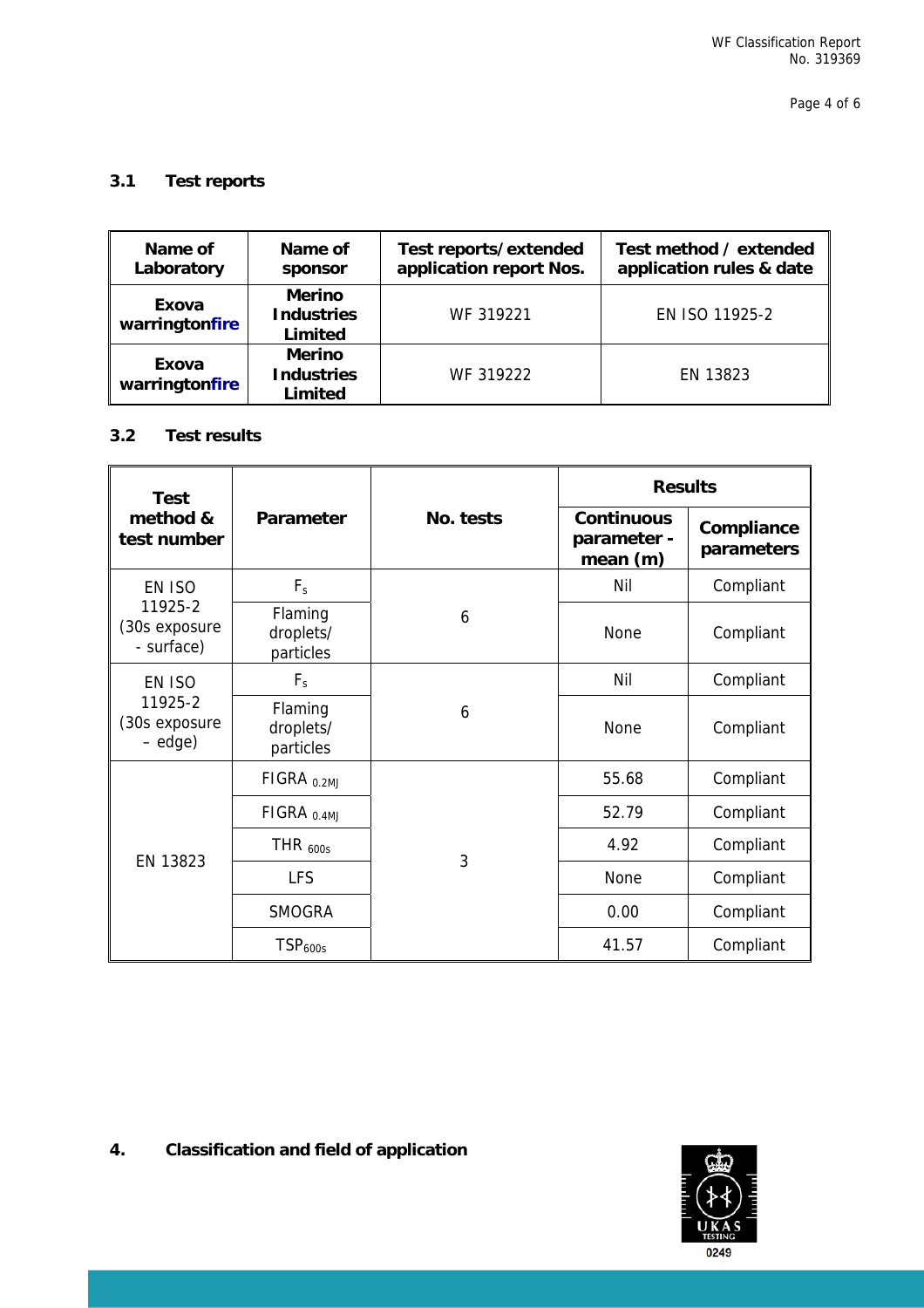# **4.1 Reference of classification**

This classification has been carried out in accordance with clause 8 of EN 13501-1:2007+A1: 2009.

### **4.2 Classification**

The product, "Merino FR Grade 12mm Compact Laminate", a compact high pressure laminate, in relation to its reaction to fire behaviour is classified:

The additional classification in relation to smoke production is:

#### **s1**

The additional classification in relation to flaming droplets / particles is:

#### **d0**

The format of the reaction to fire classification for construction applications, excluding flooring and linear pipe thermal insulation is:

| <b>Fire Behaviour</b> | <b>Smoke Production</b> |  | <b>Flaming Droplets</b> |  |
|-----------------------|-------------------------|--|-------------------------|--|
|                       |                         |  |                         |  |

**i.e. B – s1 , d0** 

# **Reaction to fire classification: B – s1, d0**

### **4.3 Field of application**

This classification is valid for the following end use applications:

i) Construction applications, mechanically installed with a minimum airgap of 180mm

This classification is also valid for the following product parameters: